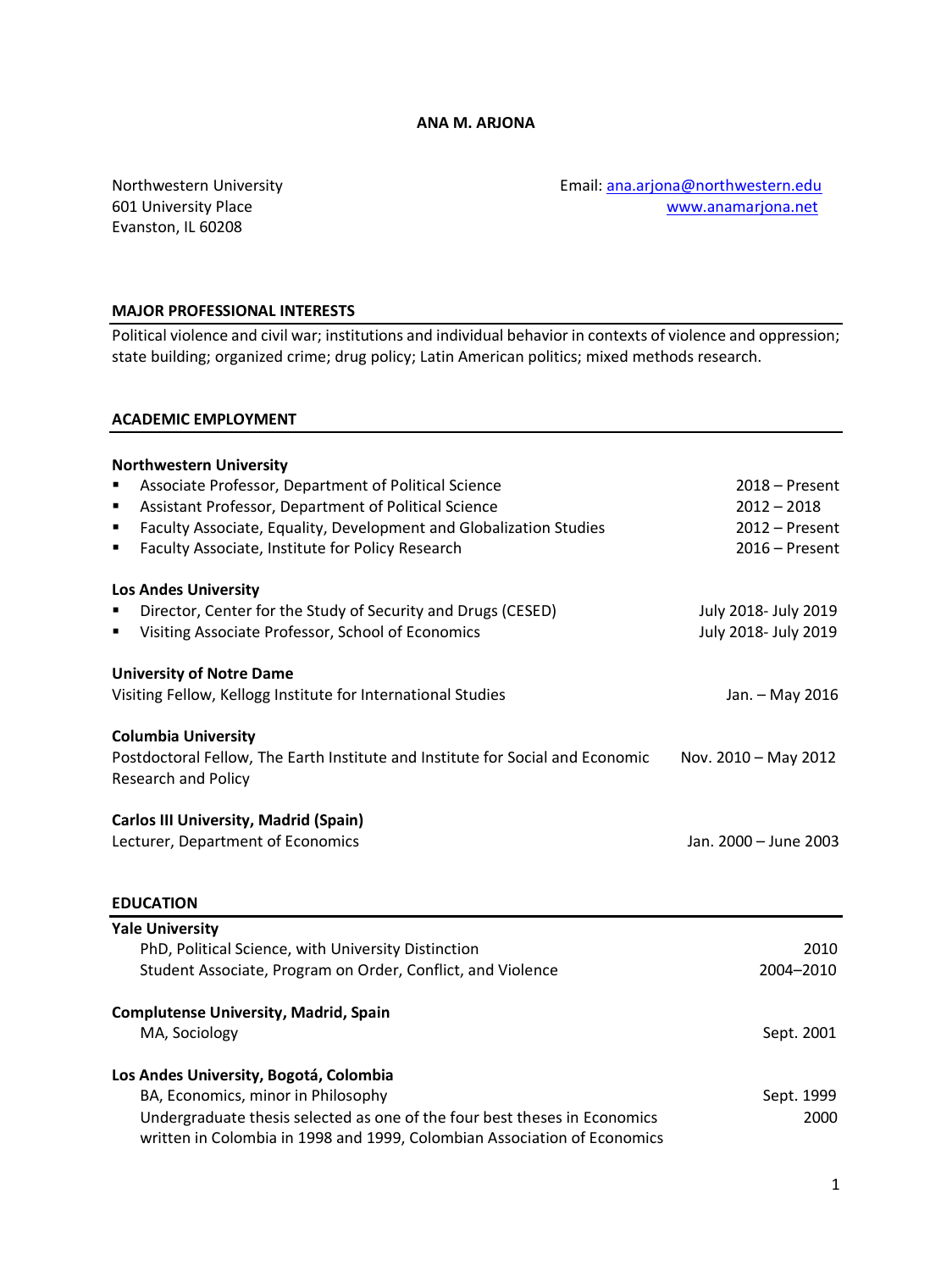# **AWARDS, HONORS, AND FELLOWSHIPS**

- Farrell Award for Excellence in Undergraduate Teaching, Northwestern University (2018).
- Conflict Research Society, Book of the Year Award to *Rebelocracy* (2018).
- Visiting Fellow, Kellogg Institute for International Studies, University of Notre Dame (Jan. May 2016).
- Public Voices Fellowship with the OpEd project (2014–2015).
- Postdoctoral Fellow, The Earth Institute and Institute for Social and Economic Research and Policy, Columbia University (Nov. 2010 – May 2012).
- **E** Dissertation University Distinction, Yale University (2010).
- Predoctoral Fellowship, MacMillan Center for International and Area Studies, Yale University (2008– 2009; 2009–2010).
- **E** Harry Frank Guggenheim Foundation, Dissertation-Writing Grant (2007–2008).
- Robert M. Leylan Prize Fellowship. Awarded to the five best dissertations-in-progress from across the social sciences and humanities at Yale University (2007–2008).
- John F. Enders Travel Grant for summer fieldwork (2006).
- Yale University, MacMillan Center for International and Area Studies, Dissertation Research Fellowship (2006).
- International Dissertation Field Research Fellowship (IDRF), Social Science Research Council (SSRC) (2006).
- **E** Academy of Achievement. Invited Honor Student Delegate to the 44th Annual International Achievement Summit, New York (June 2005).
- Yale University, Program on Order, Conflict, and Violence Research Grant to conduct summer fieldwork in Colombia (summer 2004).
- **EXECT As Selected as one of the best professors across Carlos III University (Madrid, Spain) twice, based on** student evaluations (Mention of the Vice-Presidency of Academic Affairs) (2001–2003).
- Undergraduate thesis selected as one of the four best theses in Economics written in Colombia in 1998 and 1999, Colombian Association of Economics (2000).

# **RESEARCH SUPPORT**

- "The Legacies of Civil War: A Longitudinal Study of Communities During and After War in Colombia." Buffett Institute, Northwestern University (2021-2022).
- URAP grant, Northwestern University (2020).
- "Drugs and (dis)order: Building sustainable peacetime economies in the aftermath of war." The Global Challenges Research Fund (GCRF) Research Councils UK Collective Fund. Awarded to SOAS, LSE & LSHTM in London; CESED in Colombia; AREU & OSDR in Afghanistan; and KRC & SHAN in Myanmar (UK 2018-2023).
- "The Effects of Wartime Governance on Local Politics: A Longitudinal Study of Communities During and After War in Colombia." Folke Bernadotte Academy (Sweden) (2018-2020).
- "Criminal Governance in Latin America." Northwestern University, Weinberg College Research Innovation Grants (W Award) (2016–2017).
- "Civilian Agency and Conflict in Colombia." Northwestern University, EDGS (2013–2014).
- "Overcoming Violence through Local Institutions: A Comparative Study of Households and Communities in Colombia." Canada International Development Research Centre (IDRC) (2012–2015), with Ana María Ibañez, Juan Camilo Cárdenas, and Patricia Justino.
- "Narco-Rulers and Civilian Choice." Social Science Research Council (SSRC) and Open Society Foundations, Program on Drugs, Security and Democracy in Latin America (2012–2013).
- "Long-Term Reintegration of Former Combatants in Kosovo: Linking War and Postwar Outcomes." Folke Bernadotte Academy Research Grant, Sweden (2010–2014).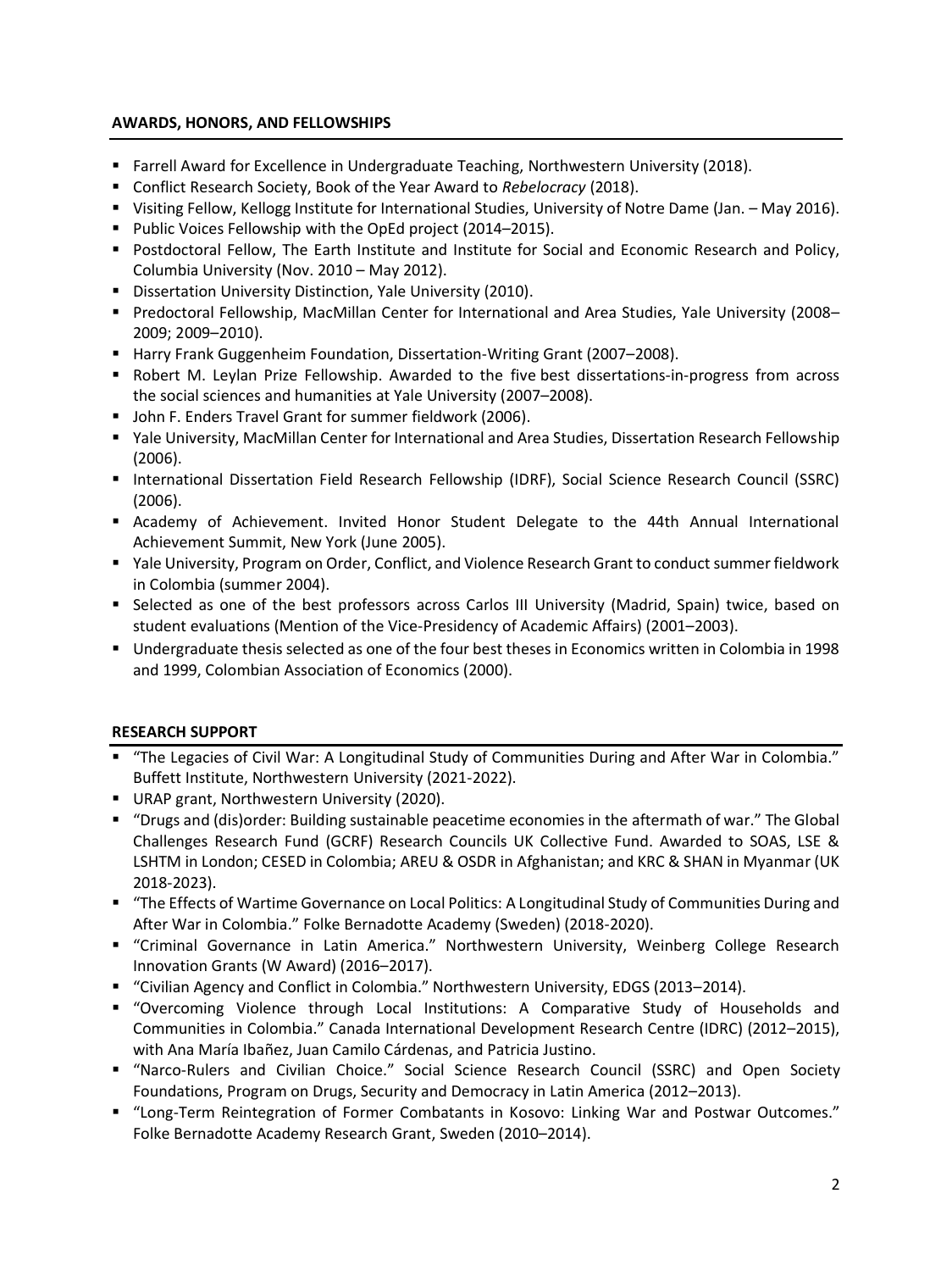- "Agency and Governance in Contexts of Violent Conflict." Grant from the Department for International Development (DFID) and Economic and Social Research Council (ESRC), United Kingdom (2010–2013). PI for component on Colombia. With Patricia Justino, Stathis Kalyvas, Yvan Guichaoua, Jaideep Gupte, Laurence Piper, Jean-Pierre Tranchant, Jonah Schulhofer-Wohl, and Joanna Wheeler.
- "A Survey with Demobilized Fighters in Colombia." Folke Bernadotte Academy Research Grant, Sweden (2006). With Stathis Kalyvas.
- "Survey with Demobilized Fighters in Colombia." U.S. Institute of Peace Research Grant (2005). With Stathis Kalyvas.

# **PUBLICATIONS**

### **Books**

- 1. *[Rebelocracy: Social Order in the Colombian Civil War](http://www.cambridge.org/catalogue/catalogue.asp?isbn=9781107126039)*. Cambridge University Press (Cambridge Studies in Comparative Politics Series), 2016.
	- Recipient of the Conflict Research Society's Book of the Year Award, 2018.
	- Author-meets-critics roundtable at MPSA, Chicago (March 2017); LASA, Lima, Peru (May 2017); and APSA, San Francisco (August 2017).
	- Reviewed in *[Perspectives on Politics,](http://www.anamarjona.net/docs/Review_Florea.pdf) [The Journal of Politics](http://www.anamarjona.net/docs/Review_JOP.pdf), The London School of Economics [\(LSE\) Review of Books](http://blogs.lse.ac.uk/lsereviewofbooks/2018/08/28/book-review-rebelocracy-social-order-in-the-colombian-civil-war-by-ana-arjona/)*, *[Latin American Research Review,](https://larrlasa.org/articles/10.25222/larr.1093/) [Latin American Politics and Society](https://search.proquest.com/docview/2209634030?pq-origsite=gscholar&fromopenview=true)* and *[Canadian Journal of Latin American and Caribbean Studies](https://www.tandfonline.com/doi/abs/10.1080/08263663.2018.1507968?journalCode=rclc20)*.
	- Included in Muse's list of *[The 100 Greatest Latin American History & Politics](http://www.listmuse.com/greatest-latin-american-history-books.php) Books*.
- 2. *[Rebel Governance in Civil War](http://www.cambridge.org/catalogue/catalogue.asp?isbn=9781316435229)*, with Nelson Kasfir and Zachariah Mampilly (Eds.). Cambridge University Press, 2015. Coauthor of the Introduction and Conclusion.
	- Reviewed in *[Civil Wars](http://anamarjona.net/docs/Fisher%20review.pdf)* and *[Perspectives on Politics](http://www.anamarjona.net/docs/Review_Florea.pdf)*.

# **Articles and book chapters**

- 3. "[Violence and Voting in the U.S.: How School Shootings Impact Elections](https://www.cambridge.org/core/journals/american-political-science-review/article/abs/violence-and-voting-in-the-united-states-how-school-shootings-affect-elections/48D77237C8B89BCA106ED7BAC20CE2E4)," with Laura García and Matthew Lacombe, *American Political Science Review,* First View, pp. 1-20, 2021.
- 4. "[War-to-peace transitions and the behavioral legacies of civil war: A plea for looking beyond](https://linkinghub.elsevier.com/retrieve/pii/S0955395921000529)  [violence](https://linkinghub.elsevier.com/retrieve/pii/S0955395921000529)." *International Journal of Drug Policy,* Volume 89, March 2021.
- 5. "[The Qualitative Transparency Deliberations: Insights and Implications](https://www.cambridge.org/core/journals/perspectives-on-politics/article/qualitative-transparency-deliberations-insights-and-implications/890AA58A1829A075F1D28DA9BD54C2EB)", with Jacobs, A., T. Buthe et al. 2021. *Perspectives on Politics,* 19(1): 171-208, 2021.
- 6. "Subnational Units, the Locus of Choice, and Theory Building: The Case of Civilian Agency in Civil War." In R. Snyder, A. Giraudy, and E. Moncada (Eds.), *[Subnational Research in Comparative Politics](https://www.cambridge.org/core/books/inside-countries/CEBCCFE10E8EB4BC93A7773A72868456)*, Cambridge University Press, 2019.
- 7. "[Civilian Cooperation and Non-Cooperation with Non-State Armed Groups: The Centrality of](http://www.anamarjona.net/docs/1.%20Cooperation%20and%20non-cooperation.pdf)  [Obedience and Resistance.](http://www.anamarjona.net/docs/1.%20Cooperation%20and%20non-cooperation.pdf)" *Small Wars and Insurgencies,* Vol. 28(04-05): 755 - 778, 2017*.* Reprinted in Duyvesteyn, Isabelle (Ed.), *Rebels and Legitimacy: Processes and Practices*, Routdledge, 2018.
- 8. "[Institutions, Civilian Resistance and Wartime Social Order: A Process-Driven Natural Experiment in](http://www.anamarjona.net/docs/Arjona_LAPS_2016.pdf)  [the Colombian Civil War.](http://www.anamarjona.net/docs/Arjona_LAPS_2016.pdf)" *Latin American Politics and Society,* Vol. 58(3): 99–122, 2016.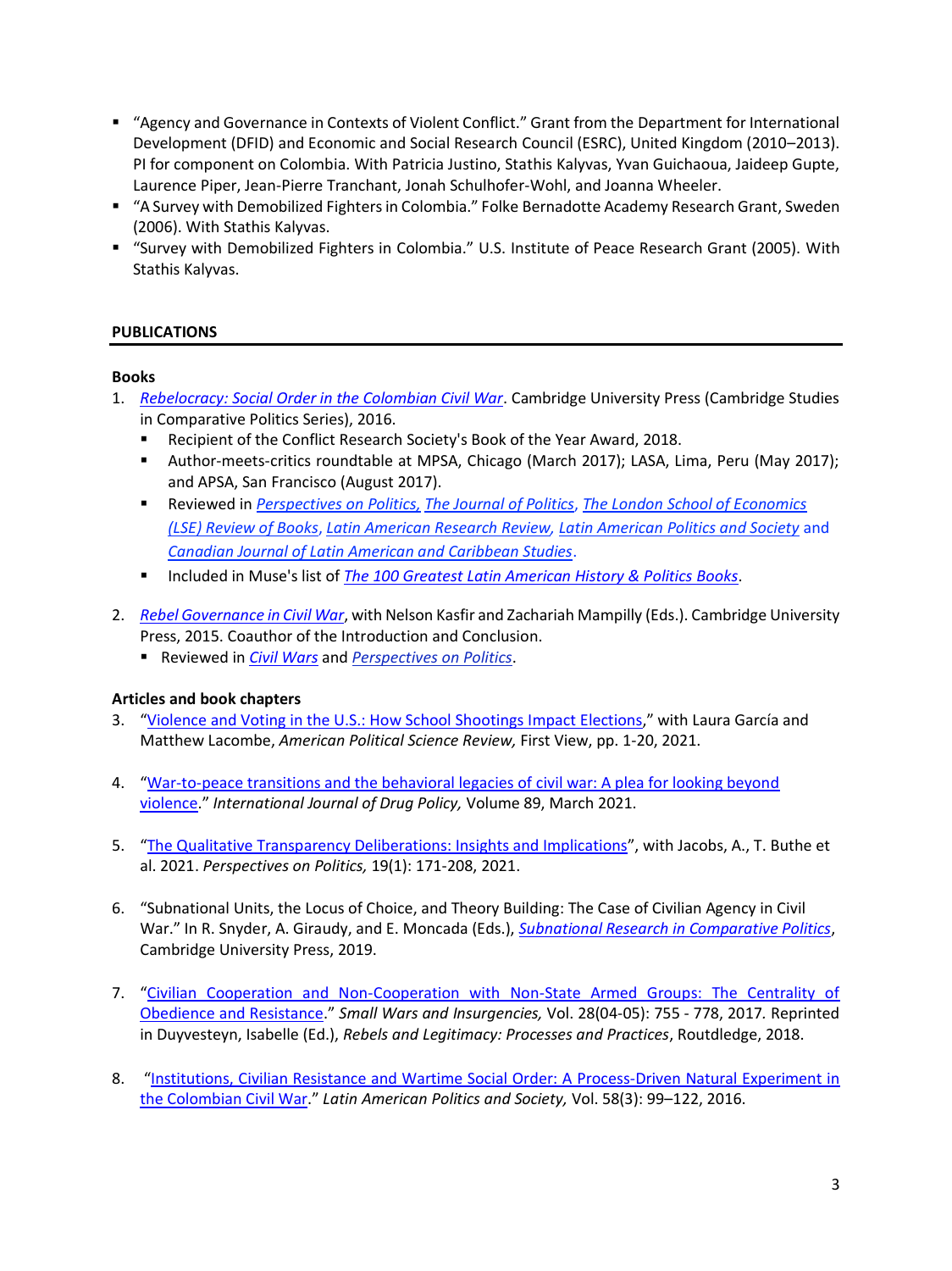- 9. "[Conflict, Violence, and Democracy in Latin America,](http://www.anamarjona.net/docs/Arjona_de%20la%20Calle.pdf)" with Luis de la Calle. Introduction to the first bilingual issue of *Politica y Gobierno* (CIDE, Mexico), Vol. XXIII (1), 2016. Issue co-edited by Arjona and de la Calle.
- 10. "[Resistance Against Rebel Governance.](http://www.anamarjona.net/docs/2015%20Arjona_Resistance.pdf)" In Ana Arjona, Nelson Kasfir, and Zachariah Mampilly (Eds.), *Rebel Governance in Civil War*. Cambridge University Press, 2015.
- 11. "[Wartime Institutions: A Research Agenda.](http://www.anamarjona.net/docs/Arjona,%20Wartime%20Institutions,%20JCR.pdf)" *Journal of Conflict Resolution*, Vol. 58(8): 1360–1389, 2014.
- 12. "[Recruitment into Armed Groups in Colombia: A Survey of Demobilized Fighters](http://www.anamarjona.net/docs/Arjona_Kalyvas_2011.pdf)," with S. Kalyvas. In Yvan Guichaoua (Ed.), *Understanding Collective Political Violence.* Macmillan Palgrave, 2012.
- 13. "[One National War, Multiple Local Orders: An Inquiry into the Unit of Analysis of](http://www.anamarjona.net/docs/Arjona%20PRIO.pdf) War and Post-war [Interventions](http://www.anamarjona.net/docs/Arjona%20PRIO.pdf)." In M. Bergsmo and P. Kalmanovitz (Eds.), *Law in Peace Negotiations*. Oslo: Torkel Opsahl Academic Publisher, 2009.
- 14. "Local Orders in Warring Times: [Armed Groups' and Civilians' Strategies in Civil War.](http://www.anamarjona.net/docs/Arjona_Qualitative_2008.pdf)" *Qualitative Methods*, Spring, 2008: 15–18.
- 15. "[Grupos Armados, Comunidades y Órdenes Locales: Interacciones Complejas.](http://anamarjona.net/docs/Arjona_Ordenes_locales_2008.pdf)" In Fernán González (Ed.), *Hacia la Reconstrucción del País: Desarrollo, Política y Territorio en Regiones Afectadas por el Conflicto Armado*. Bogotá: CINEP-ODECOFI, 2008.
- 16. "[Una Mirada Micro al Conflicto Armado en Colombia. Resultados de una encuesta a desmovilizados](http://anamarjona.net/docs/Arjona_Mirada_Micro_2008.pdf)  [de guerrillas y grupos paramilitares.](http://anamarjona.net/docs/Arjona_Mirada_Micro_2008.pdf)" In Freddy Cante (Ed.), *Argumentación, Negociación y Acuerdos*. Bogotá: Editorial Universidad del Rosario, 2008.
- 17. "[Análisis Económico del Derecho Constitucional.](http://anamarjona.net/docs/13.%20Constitutional%20law.pdf)" In Mauricio Rubio, (Ed.), *Economía Jurídica. Análisis Económico del Derecho Iberoamericano*. Bogotá: Externado University, 2007.
- 18. "Paramilitarismo: [Una Perspectiva Teórica](http://anamarjona.net/docs/Arjona_Kalyvas_Paramilitarism.pdf)," with Stathis Kalyvas. In Alfredo Rangel (Ed.), *El Poder Paramilitar.* Bogotá: Grupo Planeta, 2005.
- 19. "[Introducción al Análisis Económico del Derecho](http://anamarjona.net/docs/Law_and_economics.pdf)," with Mauricio Rubio. *Precedente*, Vol. 2002-1: 117– 150, 2002.

#### **Literature review**

20. ["Armed Groups' Governance in Civil War: A Synthesis](http://anamarjona.net/docs/2008%20Arjona.Synthesis_rebel_governance.pdf)." The Program on States and Security, CUNY (2008).

#### **Datasets**

- Violence against politicians in Colombia, with Mario Chacón (in progress).
- [Rampage school shootings in the U.S.,](https://dataverse.harvard.edu/dataset.xhtml?persistentId=doi:10.7910/DVN/5TBFXL) with Laura Gracía-Montoya and Matthew Lacombe.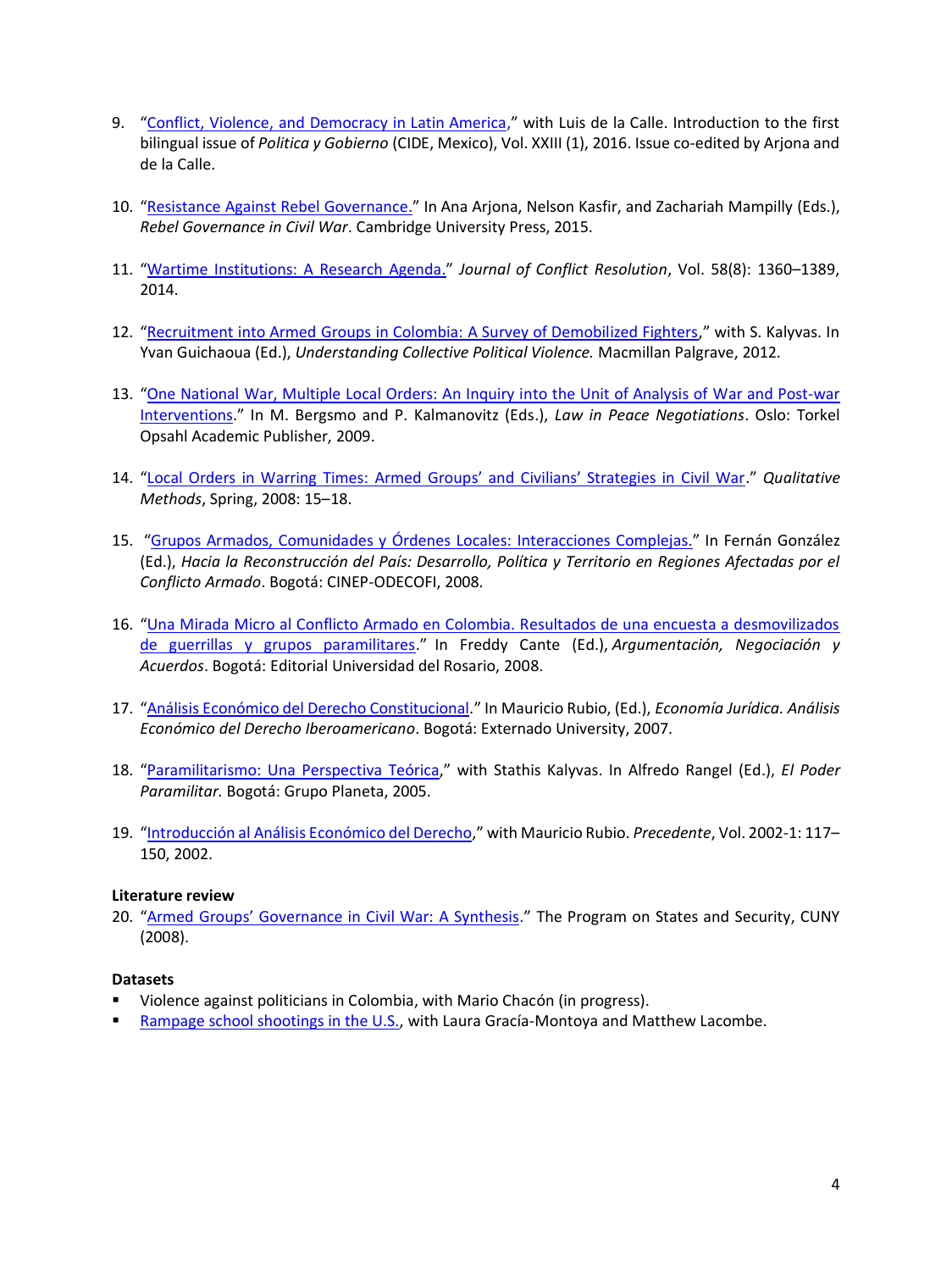### **OTHER PUBLICATIONS**

#### **Entries in blogs and OpEds**

- 1. "Criminal, rebel, and militia governance in Latin Amerca: A social, political and economic problem that requires more attention" ([La gobernanza criminal, rebelde y miliciana en América Latina: Un problema](https://focoeconomico.org/2021/02/09/la-gobernanza-criminal-rebelde-y-miliciana-en-america-latina-un-problema-social-politico-y-economico-que-requiere-mayor-atencion/)  [social, político y económico que requiere mayor atención\)](https://focoeconomico.org/2021/02/09/la-gobernanza-criminal-rebelde-y-miliciana-en-america-latina-un-problema-social-politico-y-economico-que-requiere-mayor-atencion/). *Foco Económico* (2021)
- 2. "The development of socioemotional skills in children and adolescents: an urgent priority for the education system during the pandemic" ([El desarrollo de las habilidades socioemocionales en niños,](https://focoeconomico.org/2020/06/30/el-desarrollo-de-las-habilidades-socioemocionales-en-ninos-ninas-y-adolescentesuna-prioridad-inaplazable-del-sistema-educativo-en-la-pandemia/)  [niñas y adolescentes: Una prioridad inaplazable del sistema educativo en la pandemia\)](https://focoeconomico.org/2020/06/30/el-desarrollo-de-las-habilidades-socioemocionales-en-ninos-ninas-y-adolescentesuna-prioridad-inaplazable-del-sistema-educativo-en-la-pandemia/). *Foco Económico* (2020).
- 3. "A plea for a long-term drug policy" ([Por una política de drogas de largo plazo\).](http://blogs.elespectador.com/economia/desde-la-academia/una-politica-drogas-largo-plazo)" Op-Ed *El Espectador* (2018).
- 4. "The impact of political assassinations on local democracy and governance in Colombia" (El impacto [de los asesinatos de políticos en la democracia y en los gobiernos locales en Colombia.](http://focoeconomico.org/2018/08/08/el-impacto-de-los-asesinatos-de-politicos-en-la-democracia-y-en-los-gobiernos-locales-en-colombia/)) *Foco Económico* (2018).
- 5. "[The War on Drugs: A Time Bomb for Latin America](http://focoeconomico.org/2017/05/23/la-guerra-contra-las-drogas-una-bomba-de-tiempo-para-america-latina/)." *Foco Económico* (2017).
- 6. "[War Dynamics and the NO Vote in the Colombian Referendum](http://politicalviolenceataglance.org/2016/10/20/war-dynamics-and-the-no-vote-in-the-colombian-referendum/)." *Political Violence @ A Glance* (2016).
- 7. "[¿Cuántos muertos estaríamos dispuestos a aceptar para buscar un acuerdo mejor?](http://www.elespectador.com/opinion/cuantos-muertos-estariamos-dispuestos-aceptar-buscar-un)" Op-Ed, *El Espectador* (2016).
- 8. "[Colombia's rampant racism deserves a national spotlight and international awareness.](http://latinalista.com/columns/guestvoz/guest-voz-colombias-rampant-racism-deserves-a-national-spotlight-and-international-awareness)" Guest Post, *Latina Lista* (2015).
- 9. "[Por una pedagogía del conflicto en el proceso de paz en Colombia](http://focoeconomico.org/2015/06/16/por-una-pedagogia-del-conflicto-en-el-proceso-de-paz-en-colombia/)." *Foco Económico* (2013).
- 10. "[Los efectos de la guerra sobre la calidad de los gobernantes](http://focoeconomico.org/2013/03/05/los-efectos-de-la-guerra-sobre-la-calidad-de-los-gobernantes/)." *Foco Económico* (2011).
- 11. "[De Rebelocracias y Reclutas: Instituciones y Participación en el Conflicto Armado Colombiano](http://focoeconomico.org/2011/04/12/de-rebelocracias-y-reclutas-instituciones-y-participacion-en-el-conflicto-armado-colombiano/)." *Foco Económico* (2011).
- 12. "[Presencia vs. violencia: problemas de medición de la presencia de actores armados](http://focoeconomico.org/2011/12/20/presencia-vs-violencia-problemas-de-medicion-de-la-presencia-de-actores-armados-en-colombia/)." *Foco Económico* (2011).

# **WORKING PAPERS**

1. "[The Effects of Violence on Inequality in Latin America and the Caribbean: A Research Agenda](https://www.google.com/url?sa=t&rct=j&q=&esrc=s&source=web&cd=&ved=2ahUKEwj648TE3rn1AhXBK80KHbBLCFoQFnoECA4QAw&url=https%3A%2F%2Fwww1.undp.org%2Fcontent%2Fdam%2Frblac%2Fworking-papers-hdr%2Fundp-rblac-PNUD_bckPapers12-OK.pdf&usg=AOvVaw1zcJAT4cjk9_ZEpSWcauWe)." Background Paper for the UNDP LAC Regional Human Development Report 2021. UNDP LAC Working Paper Series.

Violence has profound effects on individuals, communities, and countries. It affects mental health, child development, education outcomes, political participation, and social relations. It transforms formal and informal institutions, the quality of governance, public goods provision, and democracy. Yet, these effects do not impact all people equally: gender, race, ethnicity, class,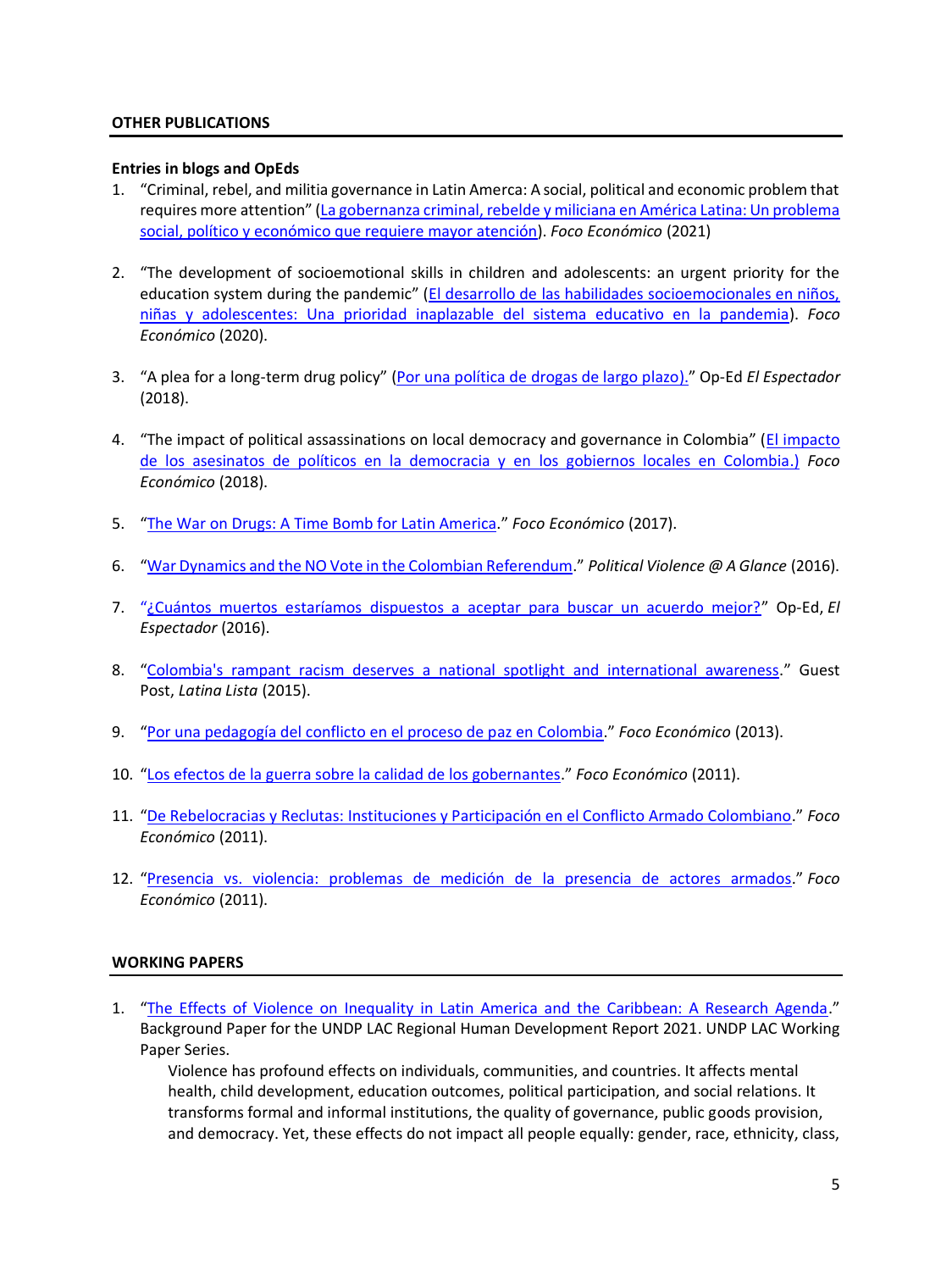age, and geographic location can determine people's risk of being a victim as well as how severe the consequences are that they will endure. When violence systematically affects the most disadvantaged and vulnerable populations, it can reinforce and amplify inequality. Surprisingly, the causal effect of violence on inequality has received scant attention. This background paper hopes to lay the foundations for a research agenda on the effects of violence on inequality in human development in Latin America and the Caribbean (LAC)—the most violent and most unequal region in the world. By connecting various literatures on the dynamics of violence in LAC with different bodies of work on the effects of violence on individual and collective outcomes, the paper discusses several channels by which violence can perpetuate and amplify various types of inequalities.

2. "The Impact of Political Killings on Democracy and Local Governance: Evidence from Colombia." With Mario Chacon (NYU AD) and Laura García (Notre Dame).

This paper investigates the impact of selective killings of politicians on the quality of local democracy and governance in Colombia. We compile an original dataset on almost 2,000 killings of mayors and municipal council members over the last four decades and estimate the effects of this violence on political participation and the quality of municipal governments. Using municipalities where killing attempts failed as a comparison group, we find that political killings significantly decrease turnout, and undermine local governments' transparency, accountability, and service provision.

3. "The Violent Bias in the Study of Civil War." With Juan Pablo Castilla (Los Andes, Colombia).

The study of civil war has focused, for obvious reasons, on violence. Yet, civil war is about much more than violence. We argue that the focus on violence hinders our understanding of the most common type of armed conflict in the world today. In particular, equating civil war and violence leads to (i) a theoretical bias, whereby scholars overlook other aspects of war that could shape the outcome of interest; and (ii) an empirical bias that assumes, mistakenly, that when we measure violence we are measuring civil war. We illustrate our claims with studies on the Colombian conflict, a case that has been studied by many political scientists and economists. We conclude with ideas on how to move this research program forward.

4. "The Legacies of Civil War on Citizens' Preferences for the Rule of Law." With Juan Camilo Cárdenas (UMASS Amherst), Patricia Justino (WIDER & Institute of Development Studies, UK), Ana María Ibañez (World Bank).

Both scholars and policy makers often assume that civil war erodes citizen support for the rule of law. This is a frequent premise in research and policy debates on post-conflict reconstruction. Yet, the weak preferences for the rule of law of war-torn societies has been assumed rather than investigated. Moreover, the discussion has overlooked the fact that civil war entails different phenomena that could impact citizens' preferences for the rule of law in distinct ways. This paper explores the association between exposure to distinct civil war dynamics and citizen preferences for the rule of law in the post-conflict stage. We focus on citizen support for extralegal measures in order to fight crime---a critical instance of weak support for the rule of law in many Latin American countries, especially those that have recently endured a civil war. We rely on different bodies of work to derive hypotheses on how several dynamics of civil war can impact support for the rule of law, and argue that, theoretically, it is far from clear that civil war should erode support for the rule of law. Using original data on individuals and communities in Colombia, we explore whether living in a conflict zone and experiencing different phenomena during war is associated with weaker support for the rule of law in the post-conflict period. We find that, against common assumptions, those living in a conflict zone are \textit{not} less likely to exhibit weaker preferences for the rule of law than those who did not endure the presence of armed actors.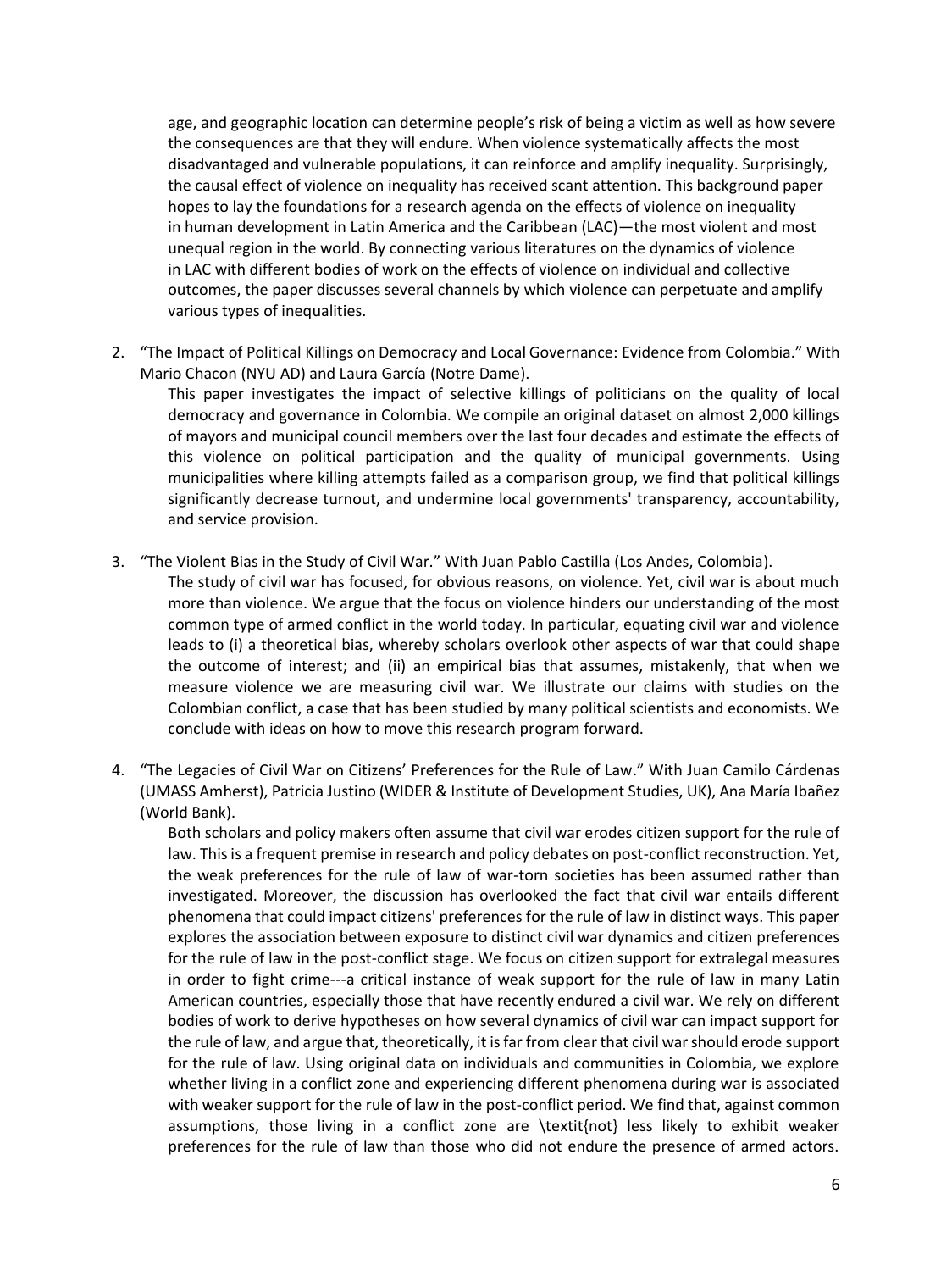Moreover, we find that those who endured more violence and higher levels of disorder and insecurity also fail to support the rule of law less than other individuals. Those living under forms of wartime governance that entailed higher levels of armed group intervention in societal life or greater restrictions to their individual rights and freedoms also fail to report being less supportive of the rule of law in the post-war period. Even those who saw the effective reduction of crime by a guerrilla or paramilitary group fail to exhibit lower support for the rule of law in the aftermath of war. These findings open new avenues of research on the political legacies of war as well as on political behavior. The results also have implications for post-conflict interventions aiming to foster the rule of law and democracy in war-torn societies.

### 5. "Process-Driven Natural Experiments." With Silvia Otero (El Rosario University, Colombia)

This paper develops a novel methodology called Process-Driven Natural Experiments (PRODNEs), which combines elements from natural experiments, process-tracing, and small-N comparisons. As in natural experiments, a PRODNE takes advantage of an exogenous shock that randomly assigns a treatment but, in contrast to experiments, it entails the analysis of a small number of cases. Rather than estimating the average treatment effect by comparing treated and non-treated units, PRODNEs rely on within-case analysis on a few units using process-tracing, and comparing the trajectories or causal pathways across cases. We argue that PRODNEs can be useful for both theory-building and theory-testing in various types of research designs that rely on either processtracing or experiments as the logic of causal inference. In this paper, we explain how PRODNEs relate to other methods and identify their advantages within different research designs. We argue that PRODNES are an important addition to qualitative, quantitative, and multi-method methods, and allow for exploiting in creative ways the great inferential potential of natural experiments.

### 6. "Do Rebel and Criminal Governance Thrive Where the State is Weak?"

The literatures on civil war and organized crime argue that rebel and criminal groups thrive in localities where the state is weak. The emphasis is usually on state provision of basic services and security because these two factors are expected to determine civilian cooperation with the state as well as with rebel and criminal groups. Yet, these organizations also obtain the cooperation they need in local territories by becoming de facto rulers. In this paper, I advance two arguments. First, what allows rebels and criminals to rule local populations is not state weakness but poor governance, regardless of its source: high-quality non-state governance can shield communities from the entrenchment of rebel and criminal groups even if the state is absent. This is of particular importance in developing countries because swaths of territory are often governed by non-state authorities. My second argument is that dispute resolution institutions, which have been largely overlooked, are as important as security and service provision because rebels and criminals can more easily consolidate their rule in localities where dispute resolution is highly inefficient or illegitimate. I test this argument as well as the causal mechanisms with original, longitudinal evidence on state capacity, governance, and rebel and criminal rule in areas where political and criminal armed actors have operated in Colombia. The paper has implications for our understanding of rebel and criminal behavior, the evolution of insurgency and organized crime, and policy debates about counterinsurgency, post-conflict reconstruction, and the prevention of organized crime.

# 7. "An institutionalist approach to civil war recruitment: Evidence from Colombia and Kosovo."

Why do men and women join non-state armed groups? The literature on this topic provides multiple explanations, and the existing empirical evidence overwhelmingly shows that joiners are driven by very different motivations. Still, we lack a theoretical approach that can reconcile these findings. Moreover, we continue to ignore the conditions under which recruitment is most likely to take place. In this paper, I argue that recruitment is most likely to occur in localities where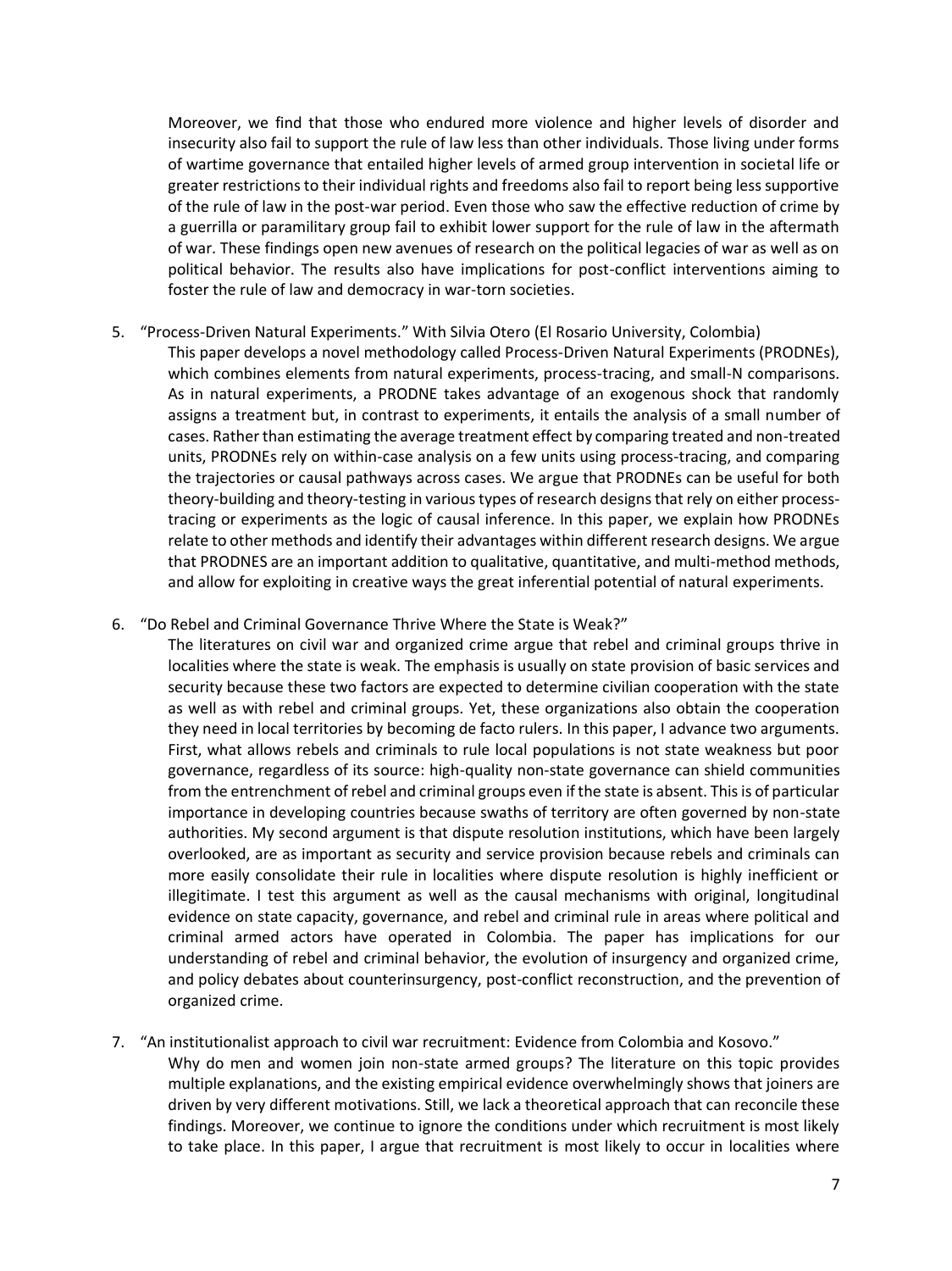rebels (or other non-state armed groups) become de facto rulers. Just as institutions shape human choice in peacetime, there are multiple mechanisms by which *wartime* institutions influence civilians' decision to enlist. I test this argument with data on joiners and non-joiners in two very different civil wars: the Colombian war (1968-2016) and the Kosovo war (1998-1999). The paper provides a framework to explain not only *why* civilians join armed groups but also *where* are they most likely to do so. In addition, it offers an explanation of the seemingly contradictory findings of the existing literature. Being the first study of micro-level data on civilians and combatants in more than one conflict, the paper also makes an important empirical contribution to our understanding of participation in civil war.

8. "Defining and measuring the subnational state." With Sarah Moore.

### **PROFESSIONAL TALKS**

### **Invited talks, lectures and keynote speaker**

- 1. Brazilian Multidisciplinary Association for the Study of Drugs. "Drug Policy in Latin America" (November 2021).
- 2. The Hertie School (Berlin). "The Violent Bias in Civil War Studies." International Security Research Colloquium (October 2021).
- 3. APSA Roundtable on the Future of Civil War Studies. Annual Meeting of the Political Science Association (September 2021).
- 4. United Nations Development Program. "The Effects of Violence on Inequality in Latin America and the Caribbean: A Research Agenda." (July 2021)
- 5. Vanderbilt University. "The Violent Bias in Civil War Studies." Comparative Politics Workshop (November 2020).
- 6. New York University. "The persistence of violence in Colombia." Colombia: Peace Building and Persistence of Violence Symposium (November 2020).
- 7. Regional Board for Technical Cooperation on Transversal and Socio-Emotional Competences (MESACTS). "The development of socioemotional skills: an urgent priority to address violence, educate citizens and address the crisis of the pandemic in Latin America." Keynote Lecture, Seminar on Transversal and Socioemotional Competences in public policy. (October 2020)
- 8. CESED, Los Andes University (Colombia). "Drug trafficking, massacres, and local orders." (September 2020).
- 9. La Silla Vacía (Colombian news website), seminar for leaders. "Drug trafficking, conflict and local orders: From rebel to criminal governance.**"** (September 2020)
- 10. Latin American and Caribbean Cluster, Northwestern University. "The Violent Bias in Civil War Studies." (May 2020).
- 11. Yale University, Political Violence and its Legacies workshop. "The Violent Bias in Civil War Studies." (February 2020).
- 12. Institute for Public Policy, Northwestern University. "The Violent Bias in Civil War Studies." (November 2019).
- 13. Latin American Economics Association (Mexico). Violence and Inequality. Roundtable for UNDP Regional Report. (November 2019).
- 14. Danish Institute for International Studies (Denmark). "Rebel governance and social order." Public Lecture, Conference on Armed non-state actors: governance, financing and ideologies (September 2019).
- 15. Gottingen University (Germany). "The Violent Bias in Civil War Studies." Keynote Lecture, Workshop on Behavioral Insights in Development and Peace Building (August 2019).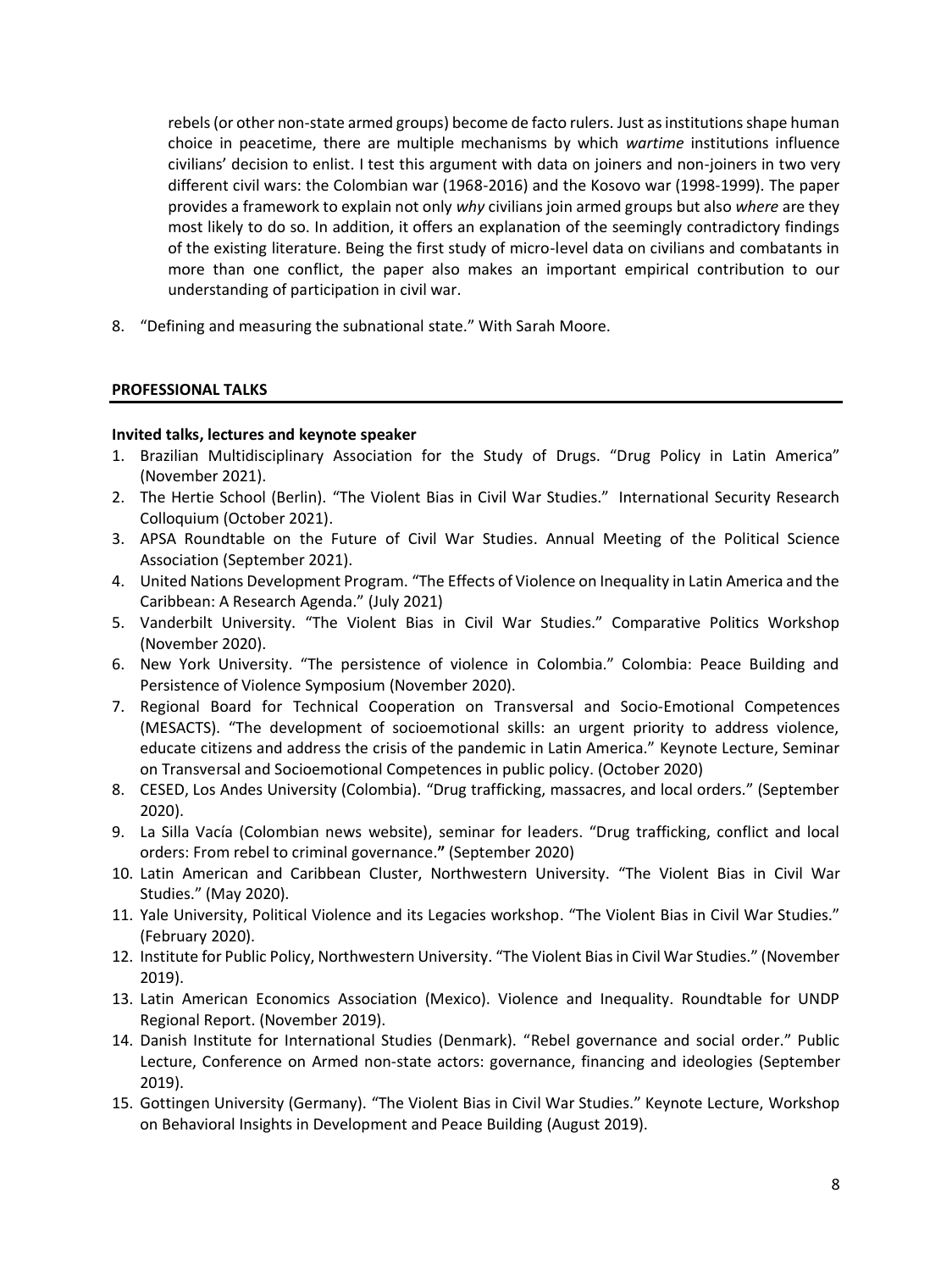- 16. University of Gothenburg (Sweden). "The Legacies of Wartime Institutions on Citizens' Preferences for Democracy and the Rule of Law." Governance and Local Democracy Conference (May 2019).
- 17. Harvard University. "The Violent Bias in Civil War Studies." Comparative Politics Workshop (April 2019).
- 18. Princeton University. "State Capacity and the Prevention of Rebel and Criminal Governance: The Centrality of Dispute Resolution Institutions." State Capacity and Public Goods Provision Conference (April 2019).
- 19. Universidad ICESI (Cali, Colombia). "Social Order in Civil War." (February 2019)
- 20. University of Amsterdam, Public Lecture. "Social Order in Civil War." (September 2018)
- 21. Pontificia Universidad Católica del Perú. "Colombia´s Transition to Peace: Challenges at the Local Level" (October 2018)
- 22. Pontificia Universidad Católica del Perú. "Bias in the Study of Violence in Contexts of Armed Conflict" (October 2018)
- 23. Conflict Research Society, Keynote Speaker, Birmingham (UK). "Rebelocracy: Social Order in the Colombian Civil War." Conflict Research Society Annual Conference (September 2018).
- 24. Los Andes University, CEDE seminar, Colombia. "The Impact of Political Killings on Democracy and Governance: Evidence from Colombia." (August 2018)
- 25. University of Gotenburg (Sweden). "The Impact of Political Killings on Local Democracy and Governance: Evidence from Colombia." Program on Governance and Local Development (June 2018).
- 26. MIT. "The Violent Bias in Civil War Studies." Comparative Politics Workshop (April 2018).
- 27. New York University (Abu Dhabi). "The Effects of Selective Violence on Political Participation." Conference on the Legacies of Violence (April 2018).
- 28. Barnard College. "State Capacity and the Prevention of Rebel and Criminal Governance: The Centrality of Dispute Resolution Institutions." Conference on Criminal Governance (February 2018).
- 29. CIDE (Mexico). "Memory workshops as a tool to measure contextual factors in violence research." Conference on Documenting Criminal Violence (October 2017).
- 30. University of York (UK). "An Institutionalist Approach to Civil War Recruitment: Evidence from Colombia and Kosovo." Department of Political Science (June 2017).
- 31. University of Notre Dame. "Rebelocracy: Social Order in the Colombian Civil War." Conference on Organized Crime and Large-Scale Criminal Violence (May 2017).
- 32. Yale University. "Rebelocracy: Social Order in the Colombian Civil War." Program on Order, Conflict and Violence (May 2017).
- 33. Princeton University. "State Capacity and the Prevention of Rebel and Criminal Governance: The Centrality of Dispute Resolution Institutions." Comparative Politics Workshop (April 2017).
- 34. George Washington University. "State Capacity and the Prevention of Rebel and Criminal Governance: The Centrality of Dispute Resolution Institutions." Workshop on Intrastate Conflict and Violence (April 2017).
- 35. University of Chicago. "An Institutionalist Approach to Civil War Recruitment: Evidence from Colombia and Kosovo." Program on International Security Policy (February 2017).
- 36. University of Chicago. "The Colombian Armed Conflict: Origins, Dynamics, and the Referendum." Latin American Matters (January 2017).
- 37. University of Chicago. "Conducting Fieldwork in Contexts of Violence." Latin American and Caribbean Studies (January 2017).
- 38. Universidad Tecnológica de Bolívar (Cartagena, Colombia). "Local Governance and New Local Orders in Conflict Zones." Peace Lecture (December 2016).
- 39. University of Texas, Austin. "Reflections on Colombia's Peace Agreement: The Preferences of Conflict Zones." LLILAS Benson Latin American Studies and Collections (November 2016).
- 40. Northwestern University. "Reflections on Colombia's Peace Agreement: The Preferences of Conflict Zones." Latin American and Caribbean Studies (November 2016).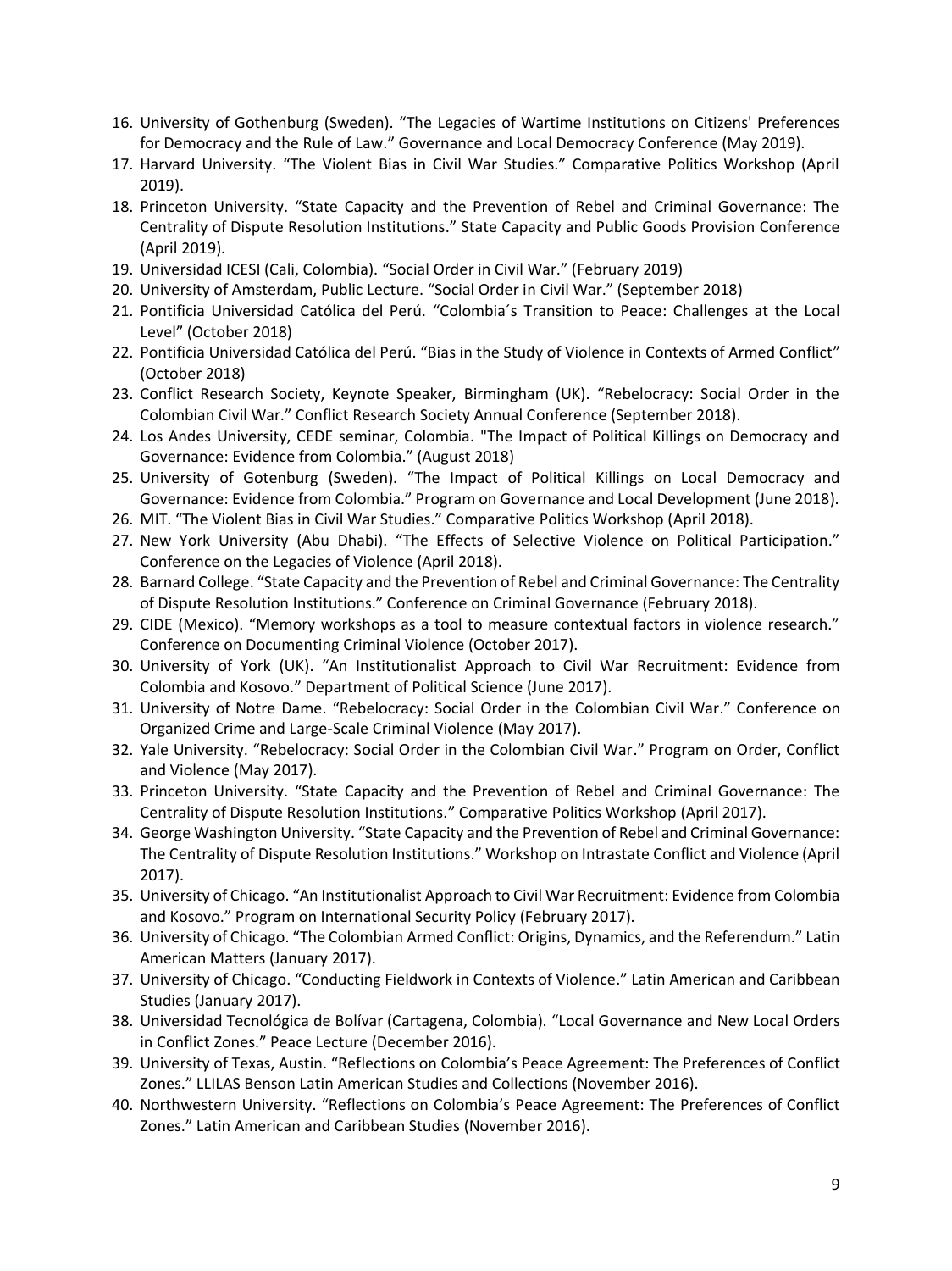- 41. University of Chicago. "Rebel Governance, Wartime Order and Justice Institutions." Workshop on Rebel Courts*,* Harris School and Law School (October 2016).
- 42. Indiana University Bloomington. "Politics in Latin America." NIC Global Report (July 2016).
- 43. University of Chicago. "The Legacies of Wartime Institutions." State, Violence and Social Control Workshop, Department of Political Science (May 2016).
- 44. Yale University. "State Capacity and the Prevention of Non-state Armed Governance." Order, Conflict and Violence Workshop (May 2016).
- 45. University of Notre Dame. "Measuring Informal Institutions in Violent Contexts: Memory Workshops and Surveys." Kellogg Institute (May 2016).
- 46. University of Notre Dame. "Drugs and Politics: Challenges for Latin America." Kellogg Institute (May 2016).
- 47. Ohio State University. "State Capacity and the Prevention of Non-state Armed Governance." Comparative Politics Workshop (April 2016).
- 48. Yale University. Roundtable. Conference on Micro-comparative Studies of 20<sup>th</sup>-Century Conflicts (April 2016).
- 49. Los Andes University (Bogotá, Colombia). "The Legacies of Wartime Institutions on Citizens' Preferences for the Rule of Law." Conference on Conflict and Local Institutions in Colombia: Challenges in the Post-conflict Period, with Juan Camilo Cárdenas, Ana M. Ibañez, Patricia Justino, and Usdin Martinez (March 2016).
- 50. Ministry of Justice (Colombia). "The Presence and Governance of the FARC vis-à-vis the Post-conflict Period in Colombia." (March 2016).
- 51. Northwestern University. "Civilian Support for Non-state Armed Actors: Opening the Black Box of Civilian Agency in Civil War." EDGS Series, Buffett Institute (March 2016).
- 52. University of Notre Dame. "Civilian Agency in Civil War." Kellogg Institute (January 2016).
- 53. University of Mississippi. "Non-state Territorial Armed Groups and State Capacity." Conference on Bridging Comparative and IR Perspectives on Intrastate Conflict and Violence (November 2015).
- 54. Duke University and the University of North Carolina at Chapel Hill. "Social Order in Civil War." Latin American Politics Working Group (November 2015).
- 55. University of Michigan, Ann Arbor. "Social Order in Civil War." Comparative Politics Workshop (November 2015).
- 56. University of Toronto. "The Institutional Legacies of War: Challenges and Opportunities in the Post-Conflict Period." Conference on Land, Memory and Justice: Challenges for Peace in Colombia (October 2015).
- 57. University of Denver. "Non-state Territorial Armed Groups and State Capacity." Sié Research Seminar, Josef Korbel School of International Studies (October 2015).
- 58. Ohio Wesleyan University. "Opposition to the War on Drugs: A Widespread Movement?" Invited Lecture, International Studies Program Speaker Series (September 2015).
- 59. CIDE (Mexico). "Social Order in Civil War." Comparative Politics Workshop (December 2015).
- 60. EAFIT (Medellín, Colombia.) "Social Order in Civil War." Keynote Speaker, Conference on Measurement of Insecurity and Sociability (July 2015).
- 61. EAFIT and Los Andes University (Medellín, Colombia). "Measuring Local Orders" (July 2015).
- 62. Brown University. "Reintegration of Ex-combatants: The Importance of Local Dynamics." BIARI (June 2015).
- 63. Penn State University. "Social Order in Civil War." Comparative Politics Workshop (May 2015).
- 64. George Washington University. "Violence in Ukraine: Preliminary Thoughts on the Role of Rebel Governance and Civilian Agency." Workshop on Analyzing Violence in Ukraine, PONARS, Elliot School of International Affairs (May 2015).
- 65. University of Virginia. "Social Order in Civil War." Seminar Series on Internal War (April 2015).
- 66. Indiana University (Bloomington). "Identities in Latin America and the War on Drugs." Global Trends Workshop (March 2015).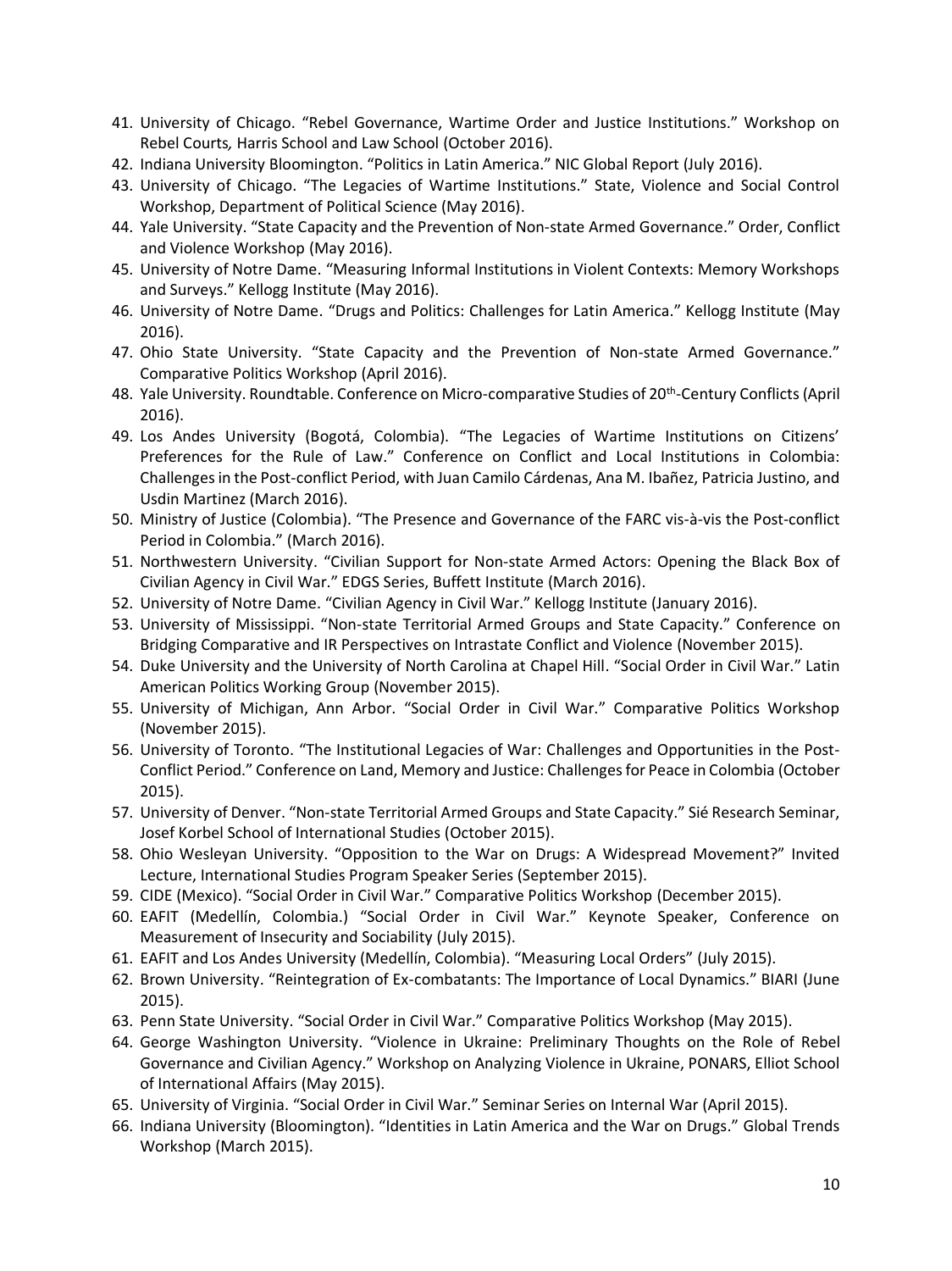- 67. MIT. "Social Order in Civil War." Security Studies Program Seminar and Comparative Politics Speaker Series (November 2014).
- 68. University of Toronto. "Taxation and Governance in Civil War: Evidence and Questions." Workshop on Conflict, Taxation and Political Order, International Centre for Tax and Development (September 2014).
- 69. Harvard University. "Civilian Agency in Civil War: Concepts, Contexts and Mechanisms." Conference on Subnational Research (March 2014).
- 70. CINEP (Bogotá, Colombia). "The Territorial Vacuums of Post-conflict Colombia." Conference on Towards Rebuilding the Country: Perspectives on the Challenges and Possibilities in Post-conflict Colombia (November 2013).
- 71. Brown University. "Social Order in Civil War." Conference on Subnational Research in Comparative Politics (May 2013).
- 72. Northwestern University. "Recruitment in Civil War: An Institutionalist Approach." The Lunch Colloquium of the Kaplan Institute for the Humanities (May 2013).
- 73. University of Michigan, Ann Arbor. "Social Order in Civil War." Conference on Power, Legitimacy and Authoritarian Rule in Postwar Regimes (April 2013).
- 74. Northwestern University. "Social Order in Civil War." Latin American and Caribbean Studies Colloquium (February 2013).
- 75. University of Chicago. "Social Order in Civil War." Comparative Politics Workshop (November 2012).
- 76. Northwestern University,. "Democracy and Civil War," with Mario Chacón. Political Parties Working Group (October 2012).
- 77. Los Andes University and Harvard University. "Social Order in Civil War." Conference on New Perspectives on Violence in Colombia (May 2012).
- 78. Yale University. "Democracy and Civil War," with Mario Chacón. Conference on Militias and Paramilitaries (October 2012).
- 79. Columbia University. "Social Order in Civil War." Earth Institute (2011).
- 80. University of Wisconsin, Madison. "Social Order in Civil War." Department of Political Science (December 2010).
- 81. Northwestern University. "Social Order in Civil War." Department of Political Science (November 2010).
- 82. Stony Brook University. "Social Order in Civil War." Andean Studies Group (September 2010).
- 83. Oxford University (UK). "Social Orders in Warring Times: Armed Groups' Strategies and Civilian Resistance in Civil War." Workshop on Mobilization for Political Violence: What Do We Know? (March 2009).
- 84. CINEP (Colombia). "Armed Groups, Communities, and Local Orders: An Inter-relational Approach." Conference on Towards Rebuilding the Country (January 2008).
- 85. Yale University. "Civilian Collaboration and Local Orders in Civil War." Comparative Politics Workshop (November 2007).
- 86. PRIO (Norway) and El Rosario University (Colombia). "Legal Orders in Civil War: A Local-Level Perspective." Conference on Peace and Accountability in Transitions from Armed Conflict (June 2007).
- 87. Yale University. "Testing Theories of Recruitment by Armed Groups: Survey Evidence from Colombia," with Stathis Kalyvas. Comparative Politics Workshop (September 2006).
- 88. Fedesarrollo and the Conflict Analysis Resource Center (Bogotá, Colombia). "Results of a Survey with Demobilized Combatants in Colombia" (2006).
- 89. Javeriana University (Bogotá, Colombia). "Results of a Survey with Demobilized Combatants in Colombia." (May 2006).
- 90. World Bank. "Understanding Recruitment in Civil Wars." Children and Youth Unit (January 2006).
- 91. Columbia University. "Emotions and Civil Wars." Invited talk at Professor Jon Elster's Seminar on Emotions and Political Science (December 2005).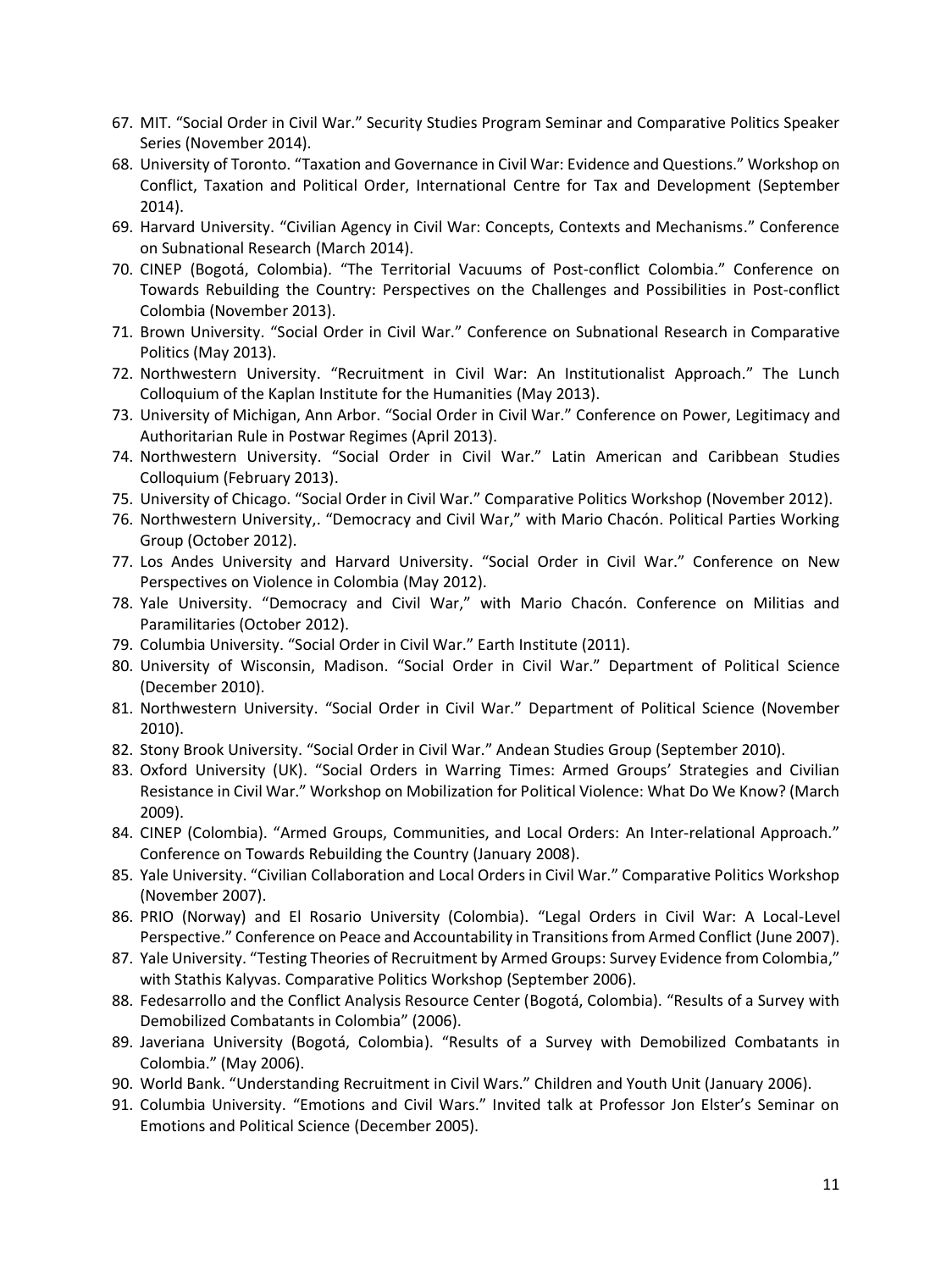- 92. PRIO (Norway) and the Colombia National University (Bogotá). "Demobilizing Combatants: Preliminary Results of a Survey with Ex-combatants in Colombia." Conference on Transitional Justice (October 2005).
- 93. National University (Bogotá, Colombia) "Demobilizing Combatants: Preliminary Results of a Survey with Ex-combatants in Colombia." Conference on Negotiation, Rational Discussion, and Agreements (October 2005).
- 94. Yale University. "A Theory of Recruitment in Civil War." Workshop of the Program on Order, Violence and Conflict (February 2005).

### **Selected professional conference presentations**

- 1. American Political Science Association Annual Meeting, Boston. "Process-driven Natural Experiments." (Non-presenting coauthor) (September 2018)
- 2. American Political Science Association Annual Meeting, San Francisco. "Rebelocracy: Social Order in the Colombian Civil War." Author meets critics roundtable (September 2017)
- 3. American Political Science Association Annual Meeting, San Francisco. "Roving Judges from the Middle Ages to Modern Rebels: The Judicial Sinews of Political Rule." (September 2017)
- 4. Latin American Studies Association Annual Meeting, Lima (Peru). "Rebelocracy: Social Order in the Colombian Civil War." Book presentation (April 2017).
- 5. Midwest Political Science Association Annual Meeting, Chicago. "Rebelocracy: Social Order in the Colombian Civil War." Author meets critics roundtable (April 2017)
- 6. Latin American Studies Association Annual Meeting, New York. "State Capacity, Civilian Agency, and the Prevention of Non-state Armed Governance" (May 2016).
- 7. Folke Bernadotte Academy, Conference Research for Peace, Stockholm (Sweden). "The Centrality of Local Courts: Wartime Dynamics and Post-Conflict Dynamics" (June 2015).
- 8. Latin American Studies Association Annual Meeting, Puerto Rico. "The Institutional Legacies of War: Challenges and Opportunities in the Post-conflict Period" (May 2015).
- 9. Latin American Studies Association Annual Meeting, Chicago. Roundtable "Rethinking Order and Violence: Views from Latin America" (May 2014).
- 10. Latin American Studies Association Annual Meeting, Chicago. "Recruitment in Civil War: An Institutionalist Approach" (May 2014).
- 11. Folke Bernadotte Academy, Peace Keeping Operations Working Group, New York University. "Western Foreign Fighters: The Kosovar Case" (October, 2014).
- 12. American Political Science Association Annual Meeting, Chicago. "The Impact of War on the Quality of Local Governance: Evidence from Colombia," with Mario Chacón (September 2013).
- 13. American Political Science Association Annual Meeting, Chicago. "Civilian Resistance to Rebel Governance" (September 2013).
- 14. Folke Bernadotte Academy, Peace Keeping Operations Working Group, Stockholm (Sweden). "The Micro-dynamics of Civil War and Their Effects on Post-Conflict Peace: Building a Survey-Based Dataset for Cross-National Comparison," with Jonah Schulhofer-Wohl (February 2011).
- 15. Folke Bernadotte Academy, Peace Keeping Operations Working Group, Stockholm (Sweden). "Recruitment in Civil War: An Institutionalist Approach" (February 2011).
- 16. Households in Conflict Network and Institute of Economic Analysis, Conference on Bridging Macro and Micro Approaches on Civil War and Political Violence (Barcelona). "Wartime Social Orders and the Microdynamics of Civil War" (November 2011).
- 17. American Political Science Association Annual Meeting, Washington DC. "Social Order in Civil War" (September 2010).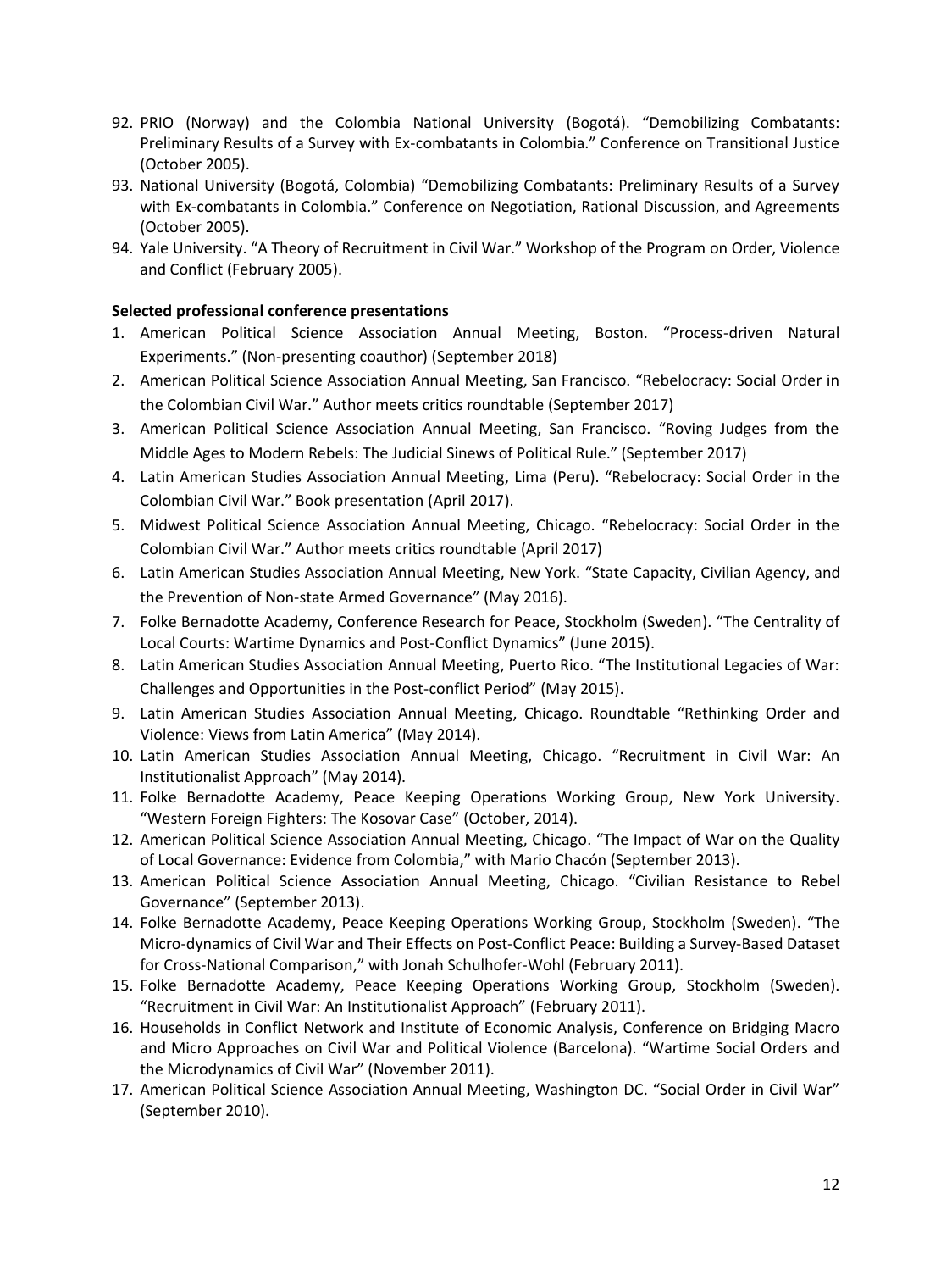- 18. International Studies Association Annual Meeting, New York. "Rebel Governance, Civilian Agency, and Wartime Social Order: Exploring Variation of a Neglected Aspect of Civil War" (February 2009).
- 19. Folke Bernadotte Academy, Peace Keeping Operations Working Group, New York University. "Community-Based Reintegration in Colombia: Lessons for the International Community" (November 2008).
- 20. Folke Bernadotte Academy, Peace Keeping Operations Working Group, Georgetown University. "Local Order and Quasi-legal Systems in Civil War: A Plea for Disaggregating the Study of Interventions" (November 2007).
- 21. International Studies Association Annual Meeting, Chicago. "Rebelling against Rebellion: Comparing Insurgent and Counterinsurgent Recruitment," with Stathis Kalyvas (February 2007).
- 22. American Political Science Association Annual Meeting, Philadelphia. "Testing Theories of Recruitment by Armed Groups: Survey Evidence from Colombia," with Stathis Kalyvas (August 2006).
- 23. Latin American and Caribbean Association of Law and Economics (ALCDE) and Mexican Association of Law and Economics Congress, Mexico DF. "Law and Economics and Models of Human Behavior" (November 2000).

### **PEER REVIEWS AND RELATED ACTIVITIES**

- Reviewer for journals: *American Political Science Review*; *American Journal of Political Science*; *World Politics; Perspectives on Politics*; *Journal of Peace Research*; *Journal of Conflict Resolution*; *Comparative Politics*; *Comparative Political Studies*; *British Journal of Political Science; International Security*; *International Studies Quarterly*; *Latin American Politics and Society*; *Journal of Development Studies; International Journal of Transitional Justice*; *African Journal of Political Science and International Relations; Research in Social Movements*; *Conflicts and Change*; *European Journal of International Relations*; *Revista Política y Gobierno* (Mexico); *Colombian Economic Journal*; *Journal Opera* (Colombia).
- **EXECT:** Reviewer for academic presses: Cambridge University Press; Oxford University Press; School of Social Sciences, Los Andes University (Colombia); Publications of the Center for the Study of Economic Development, School of Economics, Los Andes University (Colombia).
- Reviewer for funding agencies: The National Science Foundation (NSF); The Social Science Research Council (SSRC); The World Bank; The Swiss National Science Foundation; The Council for the Humanities of the Netherlands' Organisation for Scientific Research (NWO).
- Book of the Year Prize Committee: Conflict Research Society, 2019; Best Book Award, Conflict Processes, 2022.
- Invited Editor, *Revista Política y Gobierno* (Politics and Government Journal, first bilingual issue), CIDE, Mexico (2016).
- Invited Editor, *Cuadernos de Economía* (Economics Notebook Journal, bilingual issue on Post-Conflict Colombia), National University, Colombia (2019).
- Section Chair, Latin American Studies Association, 2019.
- Discussant, book conferences:
	- o Andreas Feldman and Juan Pablo Luna, *Cambridge Elements*.
	- o Shelley Liu, University of California, Berkeley.
	- o Kathleen Klaus, Buffett Institution, Northwestern University.
	- o Daniel Krcmaric, Political Science, Northwestern University.
	- o Benjamin Lessing, Political Science, University of Chicago.
	- o Christopher Day, Political Science, College of Charleston.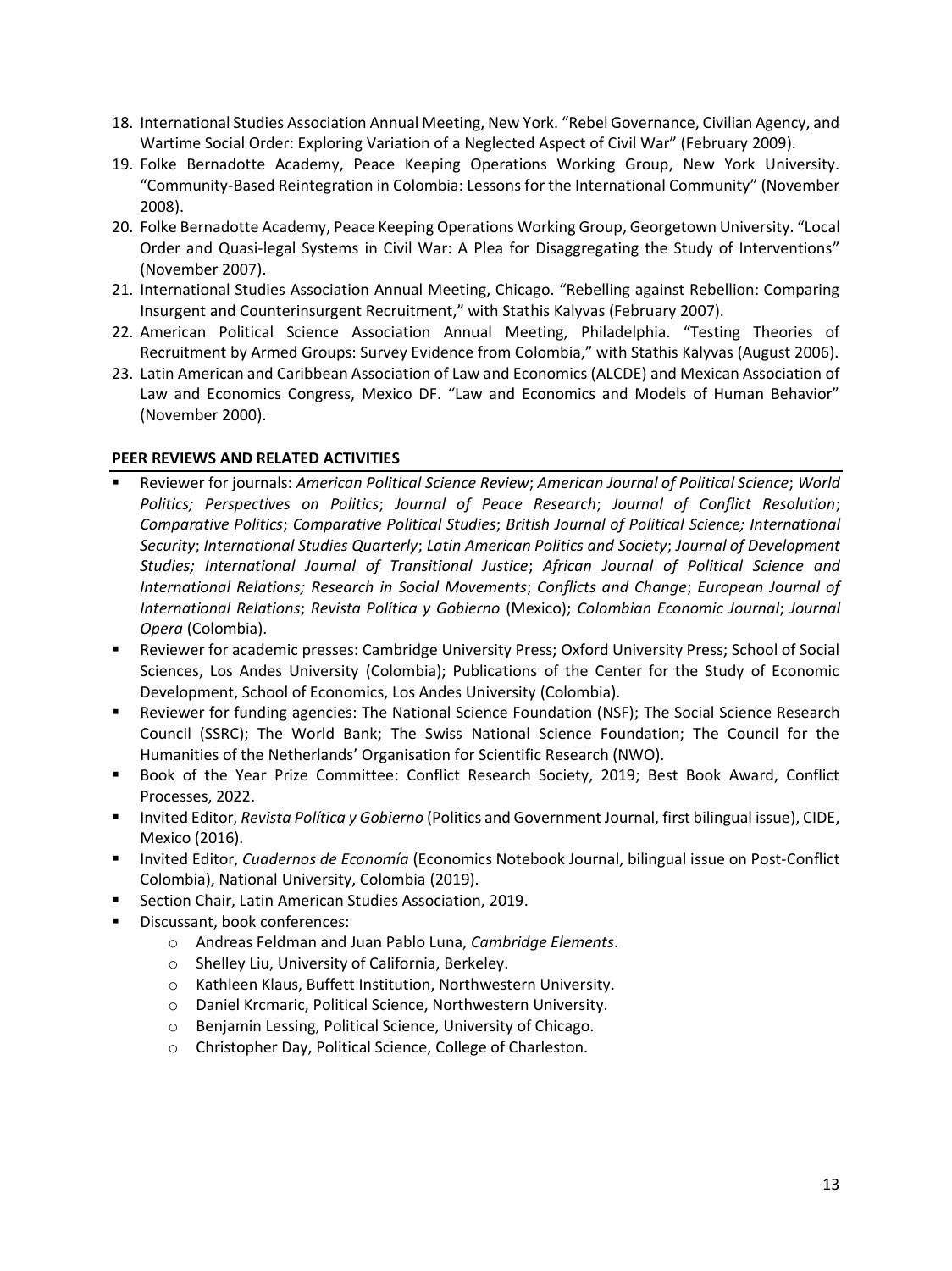# **MAJOR CONSULTANCIES IN THE PUBLIC SECTOR**

- United Nations Development Program, New York. Author a background paper on violence and inequality for the Regional Human Development Report for Latin America and the Caribbean (2020).
- Center for Historic Memory, Colombia. Consulting, design of a survey with former members of paramilitary groups (2015).

# **PROFESIONAL AFFILIATIONS AND SERVICE**

# **Colombia's Science, Innovation, and Technology Mission, 2019**

• Pro-bono Commissioner. Social Sciences, Human Development and Equality group.

# **Creation of research networks and efforts towards dissemination of research findings**

- Founding member of the Network of Studies on Drugs in Latin America (REDESDAL) as well as of a blog to disseminate research findings to policy makers and the general public.
- Permanent contributor of *Political Violence @ a Glance*, a blog to disseminate research on violence.
- Permanent contributor of *Foco Economico*, a blog to disseminate research findings on economics in Latin America.

### **Membership in working groups**

- Member of the working group on Settings of Political Violence for the Qualitative Transparency Deliberations (2017).
- Member of the research group on Social Polarization and Conflict: Models, Estimation, Evidence, directed by Joan Esteban, Institute for Economic Analysis, Barcelona (since 2011).
- **■** Member of the Peace Keeping Operations Working Group and the Mediation for Prevention and Peacemaking Working Group, organized by the Folke Bernadotte Academy (Sweden) (2006–present).

#### **Organized conferences and workshops**

- REDESDAL Conference, 2018, 2019 & 2021.
- CESED Workshop. Los Andes University, 2018-2019.
- Comparative Politics Workshop. Northwestern University, 2013–2015, 2016–2017.
- Civilian Agency in Armed Conflicts. Northwestern University, September 2013.
- Rebel Governance, conference co-organized with Nelson Kasfir and Zachariah Mampilly. Dartmouth College, September 10–12, 2010.
- Rebel Governance, conference co-organized with Nelson Kasfir and Zachariah Mampilly. Yale University, October 2–4, 2009.

#### **Professional affiliations**

American Political Science Association, Midwest Political Science Association, Latin American Studies Association.

# **Editorial board**

- *Journal of Illicit Economies and Development*, London School of Economics, 2018-2020.
- *Revista Desafíos*, Universidad del Rosario, Colombia, since 2021.

# **TEACHING**

#### **Northwestern University**

Undergraduate teaching

■ Political Violence (Freshman Seminar). Fall 2013.